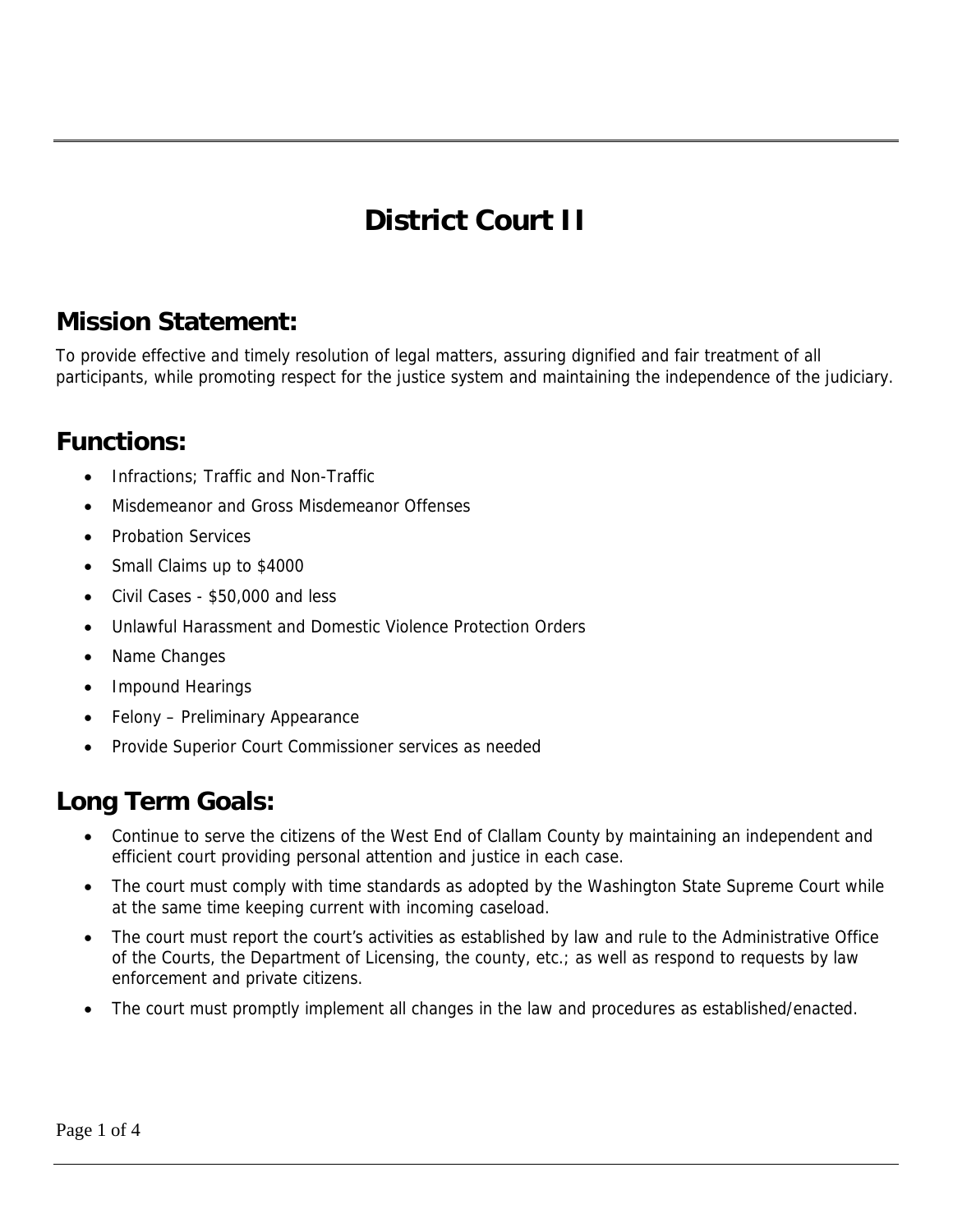- The court must act consistently and swiftly to enforce its orders.
- The court must establish, maintain and preserve the records of all relevant court actions in accordance with rule and law.

### **Short Term Objectives:**

- Continue to work toward establishing basic court security measures to ensure safety of public and court staff by taking all necessary steps to ensure completion of basic security improvements identified and approved by the county years ago.
- Continue process of obtaining and installing public address and assisted listening systems to improve the public's ability to participate in the judicial process. Both the public address system and the assisted listening system have been approved by the county for years—the current goal is to proceed to the installation phase.
- Proceed with court "computerization" program using technological advances to increase efficiency, accuracy and cost-effectiveness.
- Continue fine-tuning District Court II web site to increase public access to forms and other courtrelated information.
- Continue to participate in community outreach programs, such as Judges in the Classroom and the Street Law program to educate the public, increase awareness of the courts and promote respect for the judiciary.

#### **Accomplishments in 2007:**

- Worked with superior court and other district court to implement new jury selection system.
- Successfully coordinated new long-term lease for court facilities with City of Forks.
- Judge Rohrer appointed by Board for Judicial Administration to the Office of Civil Legal Aid Oversight Committee, a statewide agency tasked with ensuring the most efficient and effective use of stateappropriated funds on behalf of low-income people in need of civil legal assistance.
- Continuation of superior court truancy hearings for convenience of West End students, families and administrators.
- Continued participation with other courts at both district and superior court levels.
- Substantial progress toward complete computerization of court orders and forms.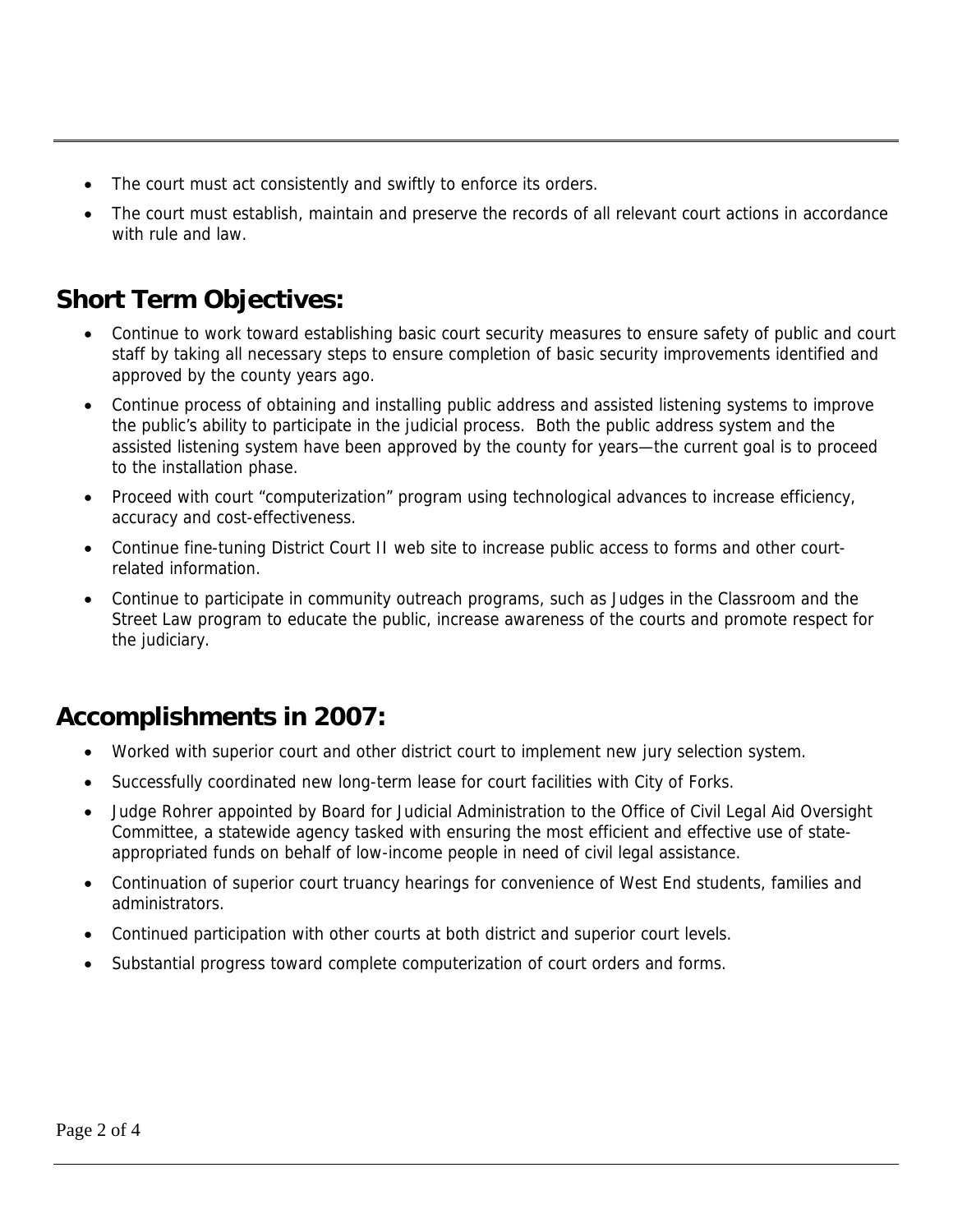## **Workload Indicators:**

|                               | 2005 Actual | 2006 Actual | 6/30/2007<br>Actual | 2008<br>Estimate |
|-------------------------------|-------------|-------------|---------------------|------------------|
| Infractions                   | 1,882       | 1,741       | 790                 | 1750             |
| Driving Under the Influence   | 63          | 45          | 33                  | 70               |
| <b>Criminal Traffic</b>       | 95          | 167         | 98                  | 200              |
| <b>Criminal Misdemeanors</b>  | 475         | 362         | 163                 | 400              |
| <b>Civil Suits</b>            | 56          | 54          | 30                  | 65               |
| <b>Small Claims</b>           | 17          | 16          | 14                  | 30               |
| <b>Civil Protection Order</b> | 107         | 79          | 45                  | 120              |
| <b>CASELOAD TOTALS</b>        | 2,702       | 2,464       | 1,173               | 2,635            |

### **Staffing Level:**

|                              | 2005 Actual | 2006 Actual | 6/30/07<br>Actual | 2008<br><b>Budget</b> |
|------------------------------|-------------|-------------|-------------------|-----------------------|
| <b>Full Time Equivalents</b> | 3.41        | 3.41        | 3.41              | 3.41                  |

## **Operating Budget**

#### **Revenues:**

|                                       | 2005           | 2006      | 6/30/2007 | 2008          |
|---------------------------------------|----------------|-----------|-----------|---------------|
|                                       | Actual         | Actual    | Actual    | <b>Budget</b> |
| Taxes                                 | 0              | 0         | 0         | 0             |
| Licenses and Permits                  | $\overline{0}$ | 0         | 0         | 0             |
| <b>Intergovernmental Revenues</b>     | 20,163         | 31,915    | 12,327    | 30,000        |
| <b>Charges for Goods and Services</b> | 57,431         | 57,780    | 33,575    | 65,020        |
| <b>Fines and Forfeits</b>             | 127,505        | 134,337   | 63,164    | 135,001       |
| <b>Miscellaneous Revenues</b>         | 1,549          | 2,808     | 1,502     | 2,645         |
| <b>Nonrevenues</b>                    | 1,468          | 18        | 0         |               |
| <b>Other Financing Sources</b>        | 0              | 0         | 0         | 0             |
| <b>General Tax Support</b>            | 81,929         | 81,387    | 51,330    | 114,375       |
| <b>TOTAL</b>                          | \$290,045      | \$308,245 | \$161,898 | \$347,041     |

Page 3 of 4